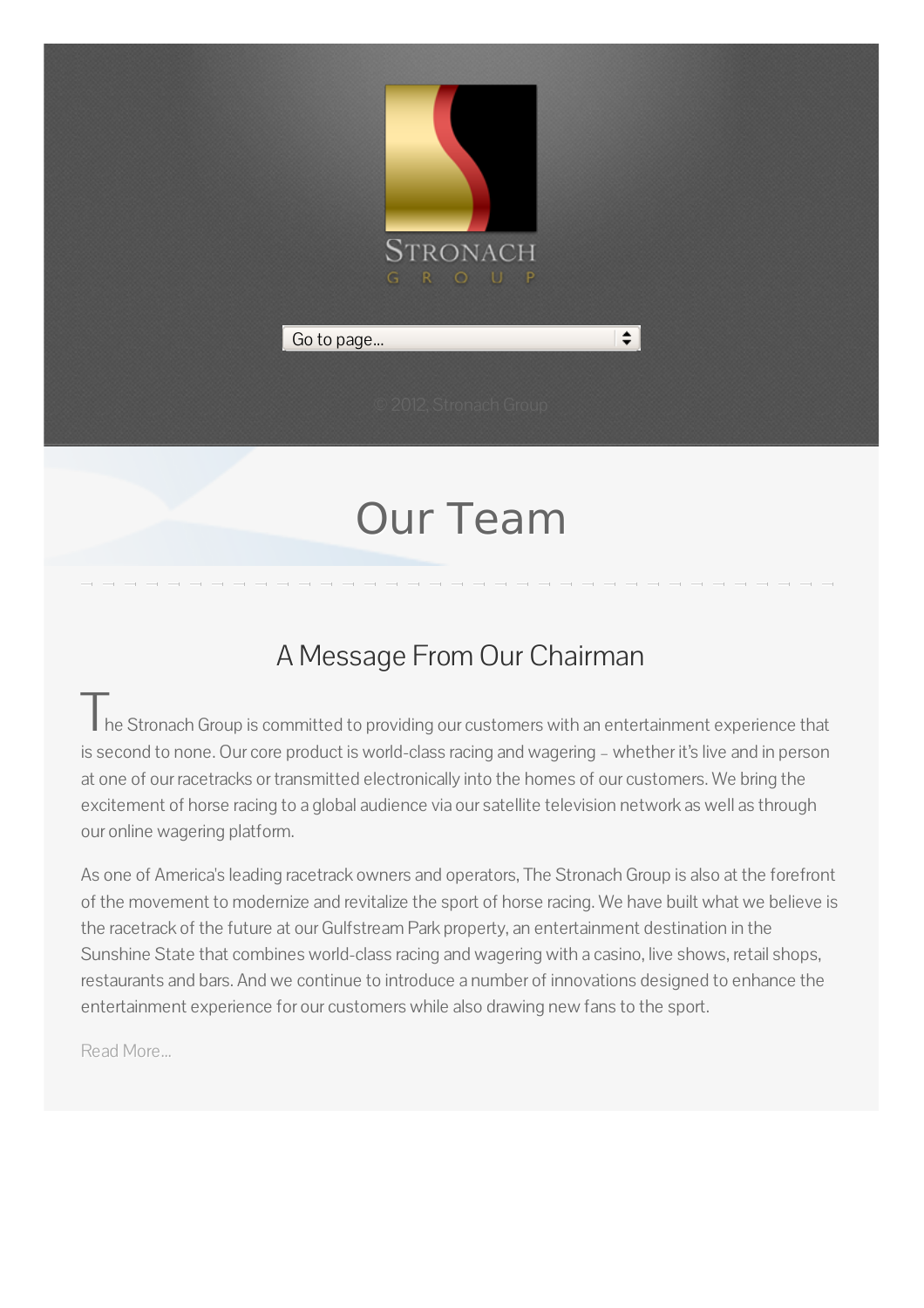

## Frank Stronach

Founder & Chairman



Belinda Stronach Co-Chairman & President





Alon Ossip Chief Executive Officer



Mike Rogers John Simonetti